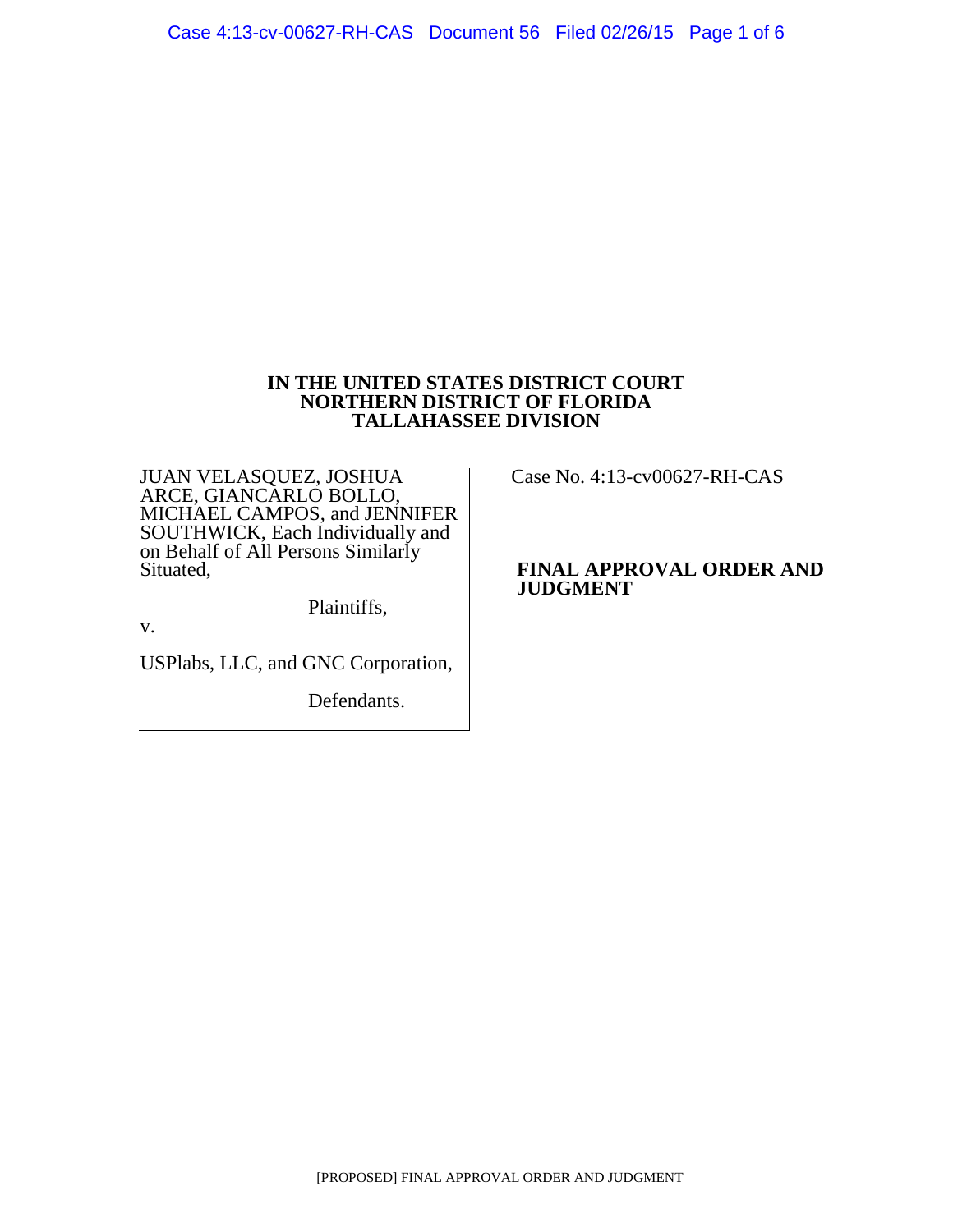WHEREAS, on October 13, 2014, an Order Re: Preliminary Approval of Proposed Settlement ("Preliminary Approval Order") was entered by this Court, preliminarily approving the proposed settlement of the Action pursuant to the terms of the Stipulation and Agreement of Settlement (the "Settlement Agreement") and directing that notice be given to the members of the Settlement Class.

WHEREAS, pursuant to the Parties' plan for providing notice to the Settlement Class (the "Notice Plan"), the Settlement Class were notified by publication of the terms of the proposed Settlement and of a Final Approval Hearing to determine, *inter alia*: (1) whether the terms and conditions of the Settlement are fair, reasonable and adequate for the release of the Released Claims against the Released Parties; and (2) whether judgment should be entered.

WHEREAS, a Final Approval Hearing was held on February 26, 2015. Prior to the Final Approval Hearing, proof of completion of the Notice Plan was filed with the Court, along with declarations of compliance as prescribed in the Preliminary Approval Order. Settlement Class Members were therefore notified of their right to appear at the hearing in support of or in opposition to the proposed Settlement, the award of attorneys' fees and expenses to Class Counsel, and the payment of incentive awards.

NOW, THEREFORE, the Court, having heard the presentations of Class Counsel and Defendant's Counsel, having reviewed all of the submissions presented with respect to the proposed Settlement, having carefully considered the requirements for class certification, having determined that the Settlement is fair, adequate, and reasonable, having considered the application of Class Counsel for awards of attorneys' fees and expense reimbursements, and having reviewed the materials in support thereof, it is hereby ORDERED, ADJUDGED and DECREED THAT: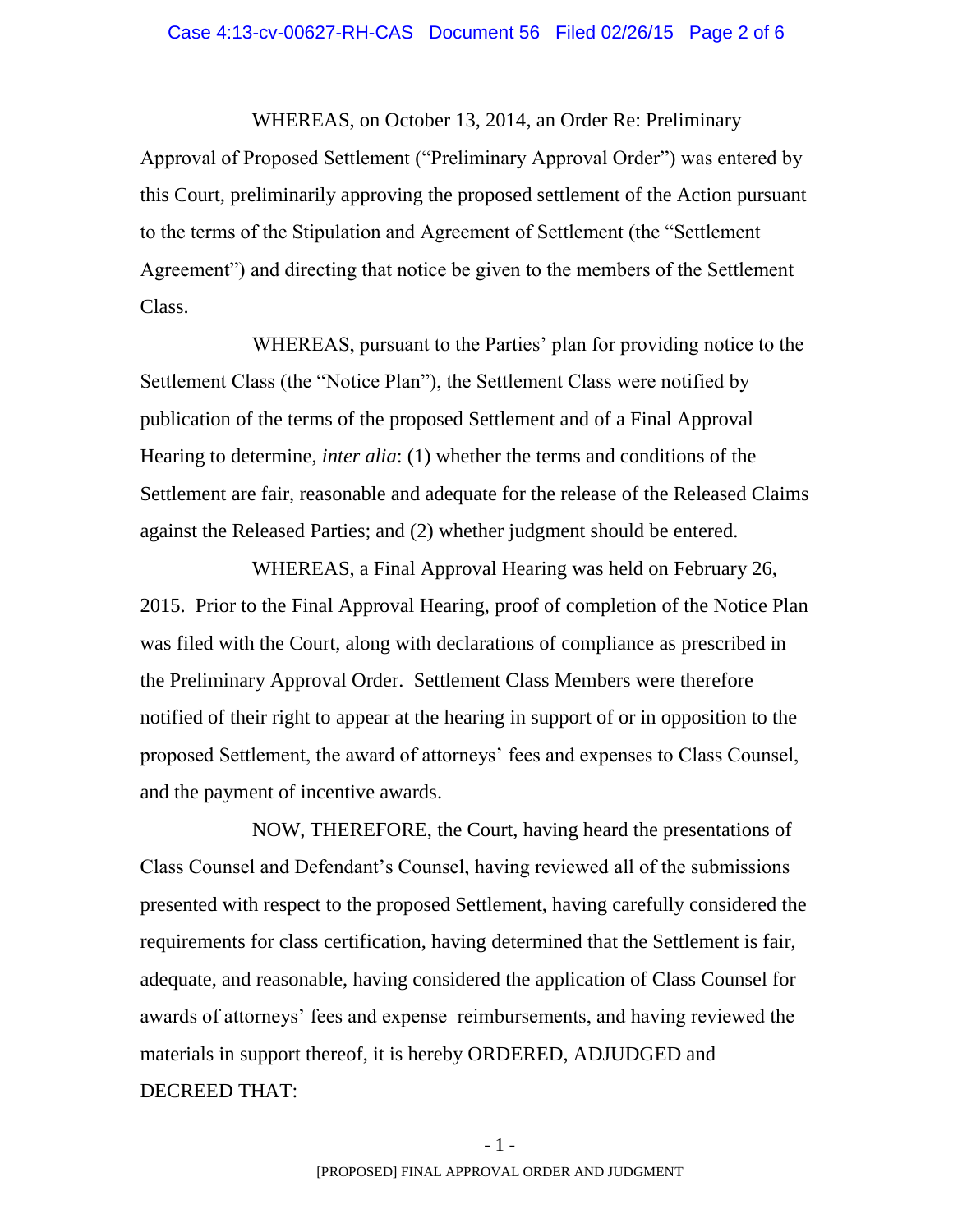## Case 4:13-cv-00627-RH-CAS Document 56 Filed 02/26/15 Page 3 of 6

1. The capitalized terms used in this Final Approval Order and Judgment shall have the same meaning as defined in the Settlement Agreement except as may otherwise be ordered.

2. The Court has jurisdiction over the subject matter of this Action and over all claims raised therein and all Parties thereto, including the Settlement Class.

3. The Court finds, solely for purposes of considering this Settlement, that the requirements of Federal Rule of Civil Procedure 23 are satisfied, including requirements for the existence of an ascertainable class, numerosity, commonality, typicality, adequacy of representation, manageability of the settlement class for settlement purposes, that common issues of law and fact predominate over individual issues, and that a settlement class is superior to alternative means of resolving the claims and disputes at issue in this Action.

4. The Settlement Class, which will be bound by this Final Approval Order and Judgment, shall include all members of the Settlement Class who did not submit a timely and valid Request for Exclusion.

5. For purposes of the Settlement and this Final Approval Order and Judgment, the Settlement Class shall consist of the following: All persons who purchased for personal consumption, and not for re-sale, one or more of the USPlabs Products in the United States during the Class Period. Excluded from the Settlement Class are any officers, directors, or employees of Defendants, and the immediate family member of any such person, as well as any individual who received remuneration from Defendants in connection with that individual's use or endorsement of the USPlabs Products. Also excluded is any judge who may preside over this case.

6. The Court finds that the Notice Plan set forth in Article IV of the Settlement Agreement, the submissions of Plaintiff in support of Preliminary

 $7328950.1$  - 2 -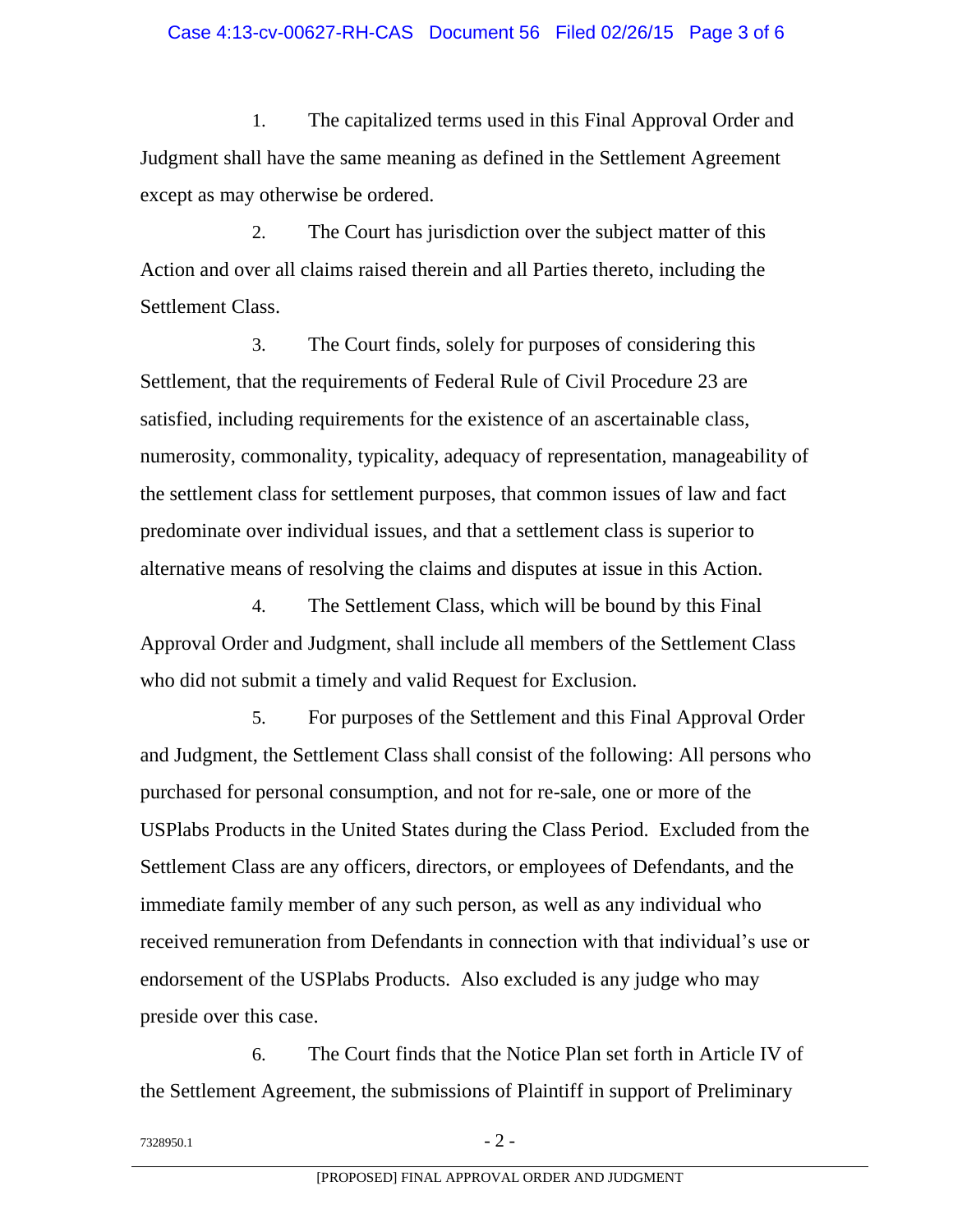Approval, and effectuated pursuant to the Preliminary Approval Order constitutes the best notice practicable under the circumstances and shall constitute due and sufficient notice to the Settlement Class of the pendency of the Action, certification of the Settlement Class for settlement purposes only, the terms of the Settlement Agreement, and the Final Approval Hearing, and satisfies the requirements of the Federal Rules of Procedure, the United States Constitution, and any other applicable law.

7. The Court approves Class Counsel's request for attorney's fees and costs as described in Plaintiff's Motion for Final Approval and the Declarations of Aashish Desai and Tim Howard to be paid from the Settlement Fund. The Court also approves of the allocation between Desai Law Firm, P.C. and Howard and Associates, P.A. to evenly divide the fees. The Court approves of the incentive payments to the Class Representatives as described in Plaintiffs' Motion for Final Approval.

8. The Settlement, as set forth in the Settlement Agreement, is in all respects fair, reasonable, adequate and in the best interests of the Settlement Class, and it is approved. The Parties shall effectuate the Settlement Agreement according to its terms. The Settlement Agreement and every term and provision thereof shall be deemed incorporated herein as if explicitly set forth and shall have the full force of an Order of this Court.

9. Unless otherwise directed by the Court, within thirty (30) days of the Effective Date, USPlabs shall deposit the balance of the Common Fund amount as set forth in the Settlement Agreement, and the funds in the Common Fund, except for other disbursements authorized by this Judgment, shall be distributed to the Settlement Class pursuant to the terms of the Settlement Agreement.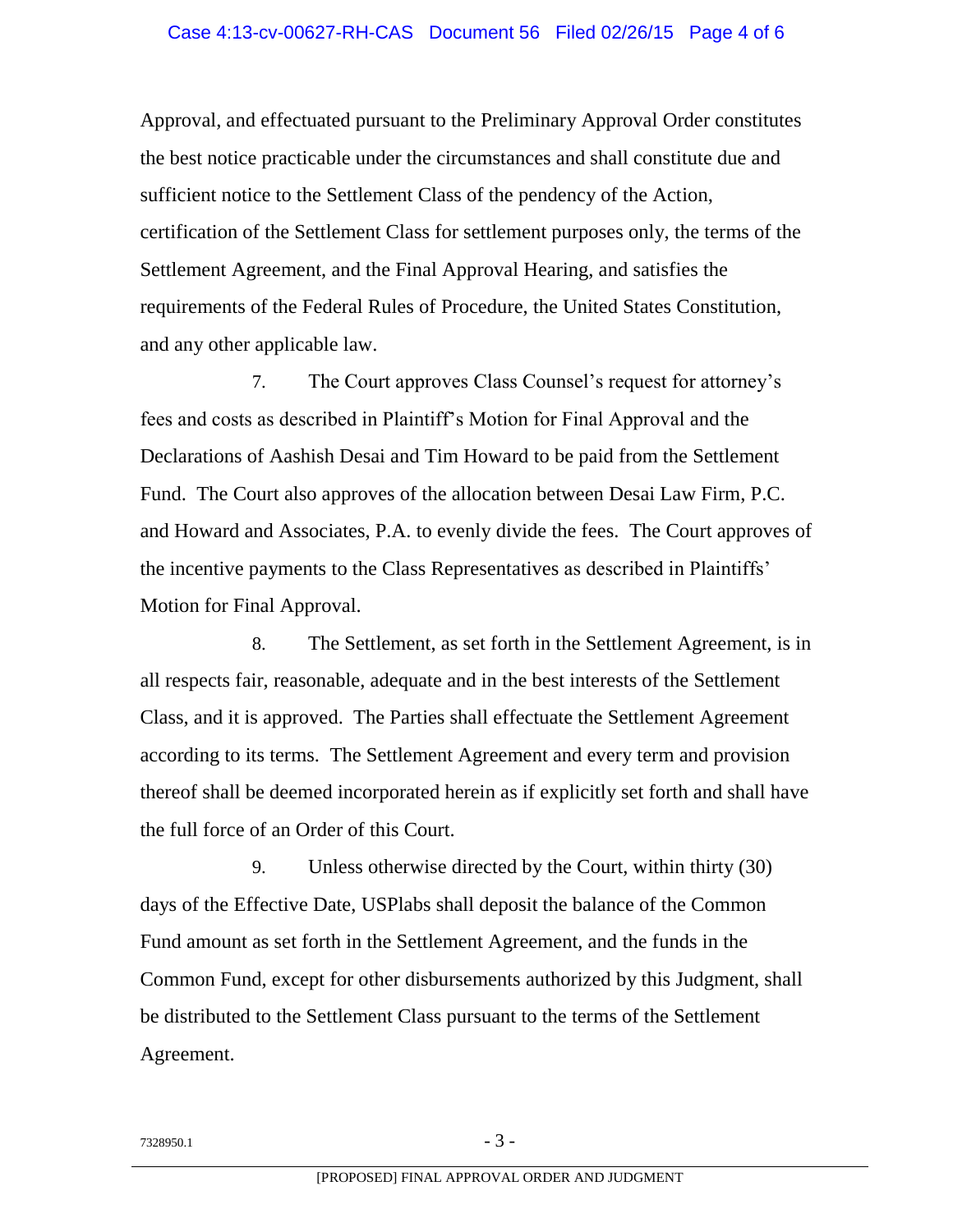10. Upon the Effective Date, the Class Representatives and all Settlement Class Members shall have, by operation of this Order and Final Judgment, fully, finally and forever released, relinquished, and discharged all Released Parties from all Class Released Claims pursuant to Article VII of the Settlement Agreement.

11. Settlement Class Members, including the Class Representatives, and the successors, assigns, parents, subsidiaries, affiliates or agents of any of them, are hereby permanently barred and enjoined from instituting, commencing or prosecuting, either directly or in any other capacity, any Class Released Claim against any of the Released Parties.

12. Upon the Effective Date, the Class Representatives shall have, by operation of this Order and Final Judgment, fully, finally and forever released, relinquished, and discharged all Released Parties from all Individual Released Claims pursuant to Article VII of the Settlement Agreement.

13. The Class Representatives, and the successors, assigns, parents, subsidiaries, affiliates or agents of any of them, are hereby permanently barred and enjoined from instituting, commencing or prosecuting, either directly or in any other capacity, any Individual Released Claim against any of the Released Parties.

14. This Final Approval Order and Judgment, the Settlement Agreement, the Settlement which it reflects, and any and all acts, statements, documents or proceedings relating to the Settlement are not, and shall not be construed as, or used as an admission by or against Defendants of any fault, wrongdoing, or liability on their part, or of the validity of any Class Released Claim or Individual Released Claim or of the existence or amount of damages.

15. The payments ordered herein shall be made in the manner and at the times set forth in the Settlement Agreement.

 $7328950.1$  - 4 -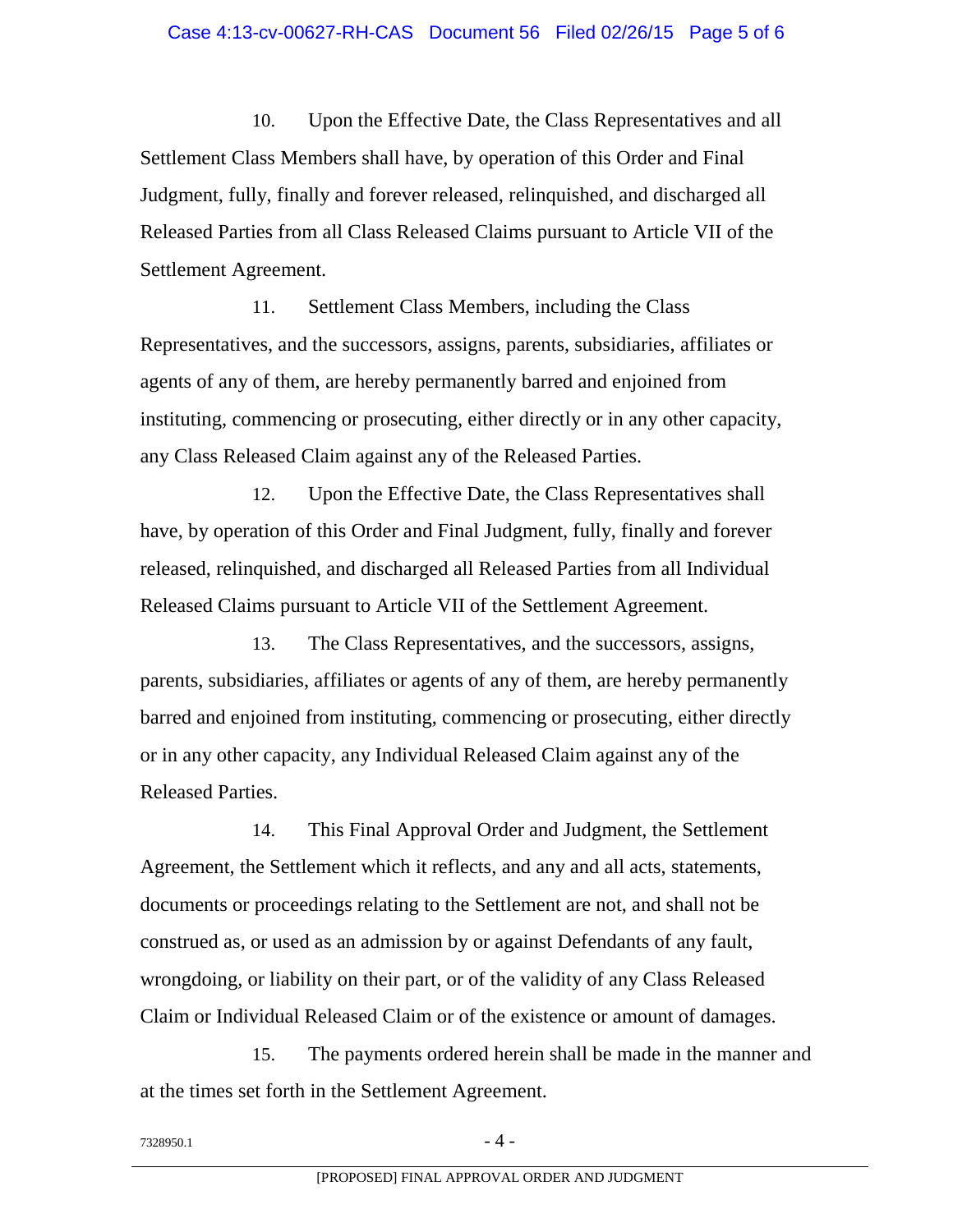16. Except as otherwise provided in this Order, and the Court's award of costs and attorneys' fees pursuant to the Motion For Final Approval, the Parties shall bear their own costs and attorneys' fees. Without affecting the finality of the Judgment hereby entered, the Court reserves jurisdiction over the implementation of the Settlement, including enforcement and administration of the Settlement Agreement, including any releases in connection therewith, and any other matters related or ancillary to the foregoing. The Judgment shall not apply to the list of individuals who timely filed a request for exclusion. (Exhibit A.)

SO ORDERED on February 26, 2015.

s/Robert L. Hinkle United States District Judge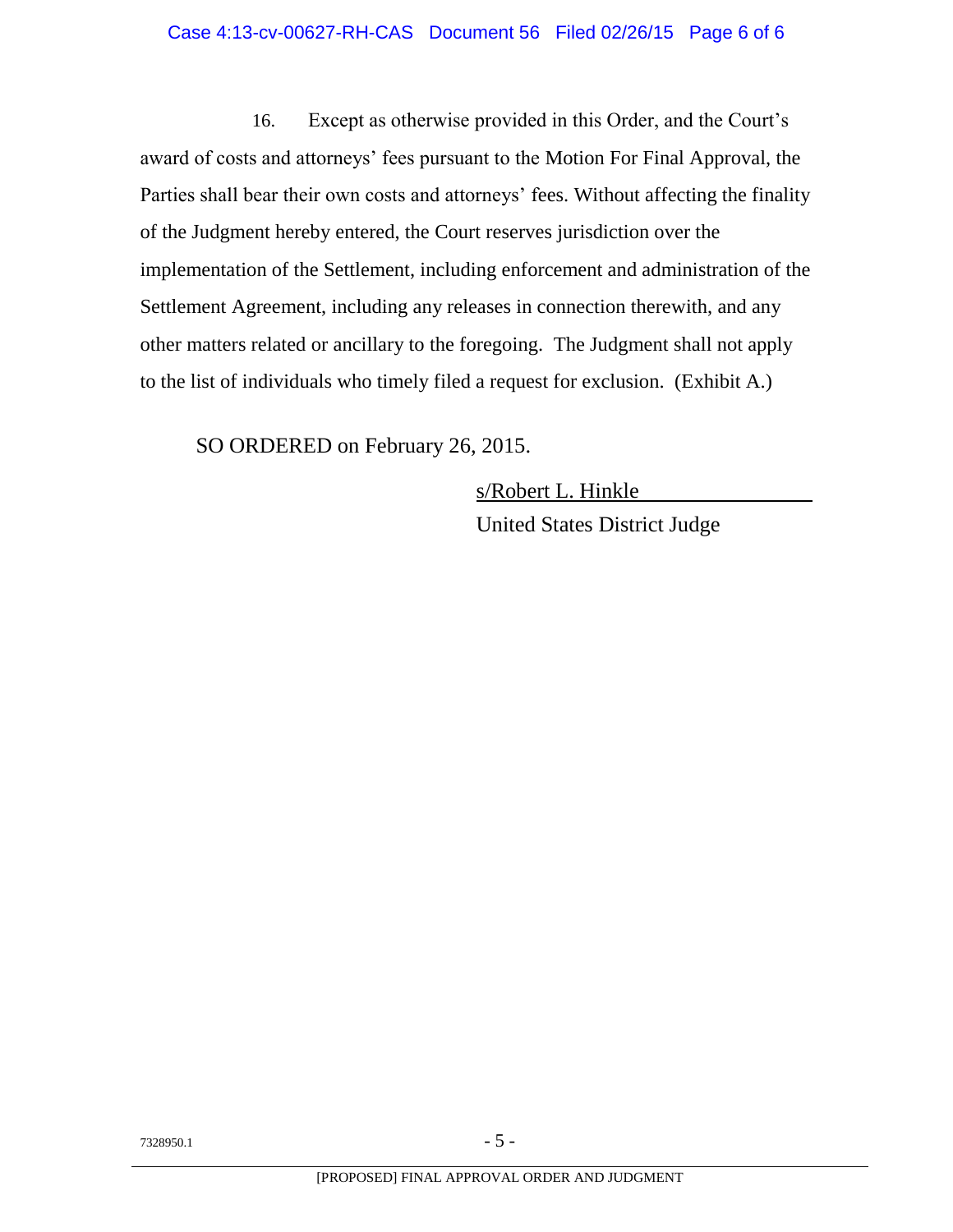Case 4:13-cv-00627-RH-CAS Document 56-1 Filed 02/26/15 Page 1 of 2

# EXHIBIT A